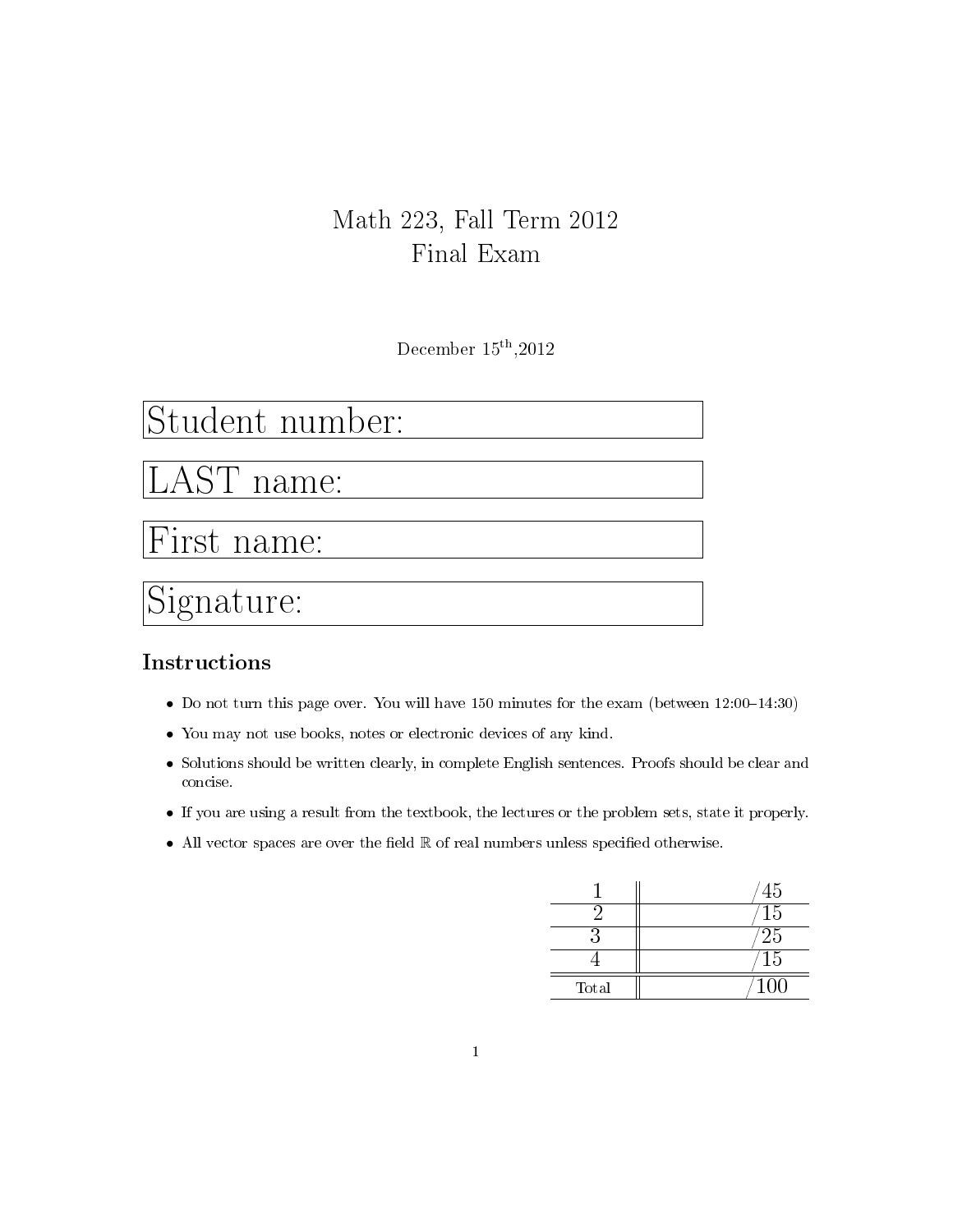### 1 Calculation

#### 1. (15 points) Let A be the matrix

$$
A = \begin{pmatrix} 1 & 2 & 1 & 2 & 1 \\ 3 & 5 & 4 & 3 & 2 \\ 1 & 1 & 2 & -1 & 0 \end{pmatrix}
$$

a. Find all solutions to the equation  $A\underline{x} = \underline{b}$  where  $\underline{b} =$  $\sqrt{ }$  $\mathcal{L}$ 1 7 5  $\setminus$  $\cdot$ 

- b. Find the rank of A, as well as a basis for the column space.
- c. Find the dimension of the nullspace (also called kernel) of A, and a basis for this space.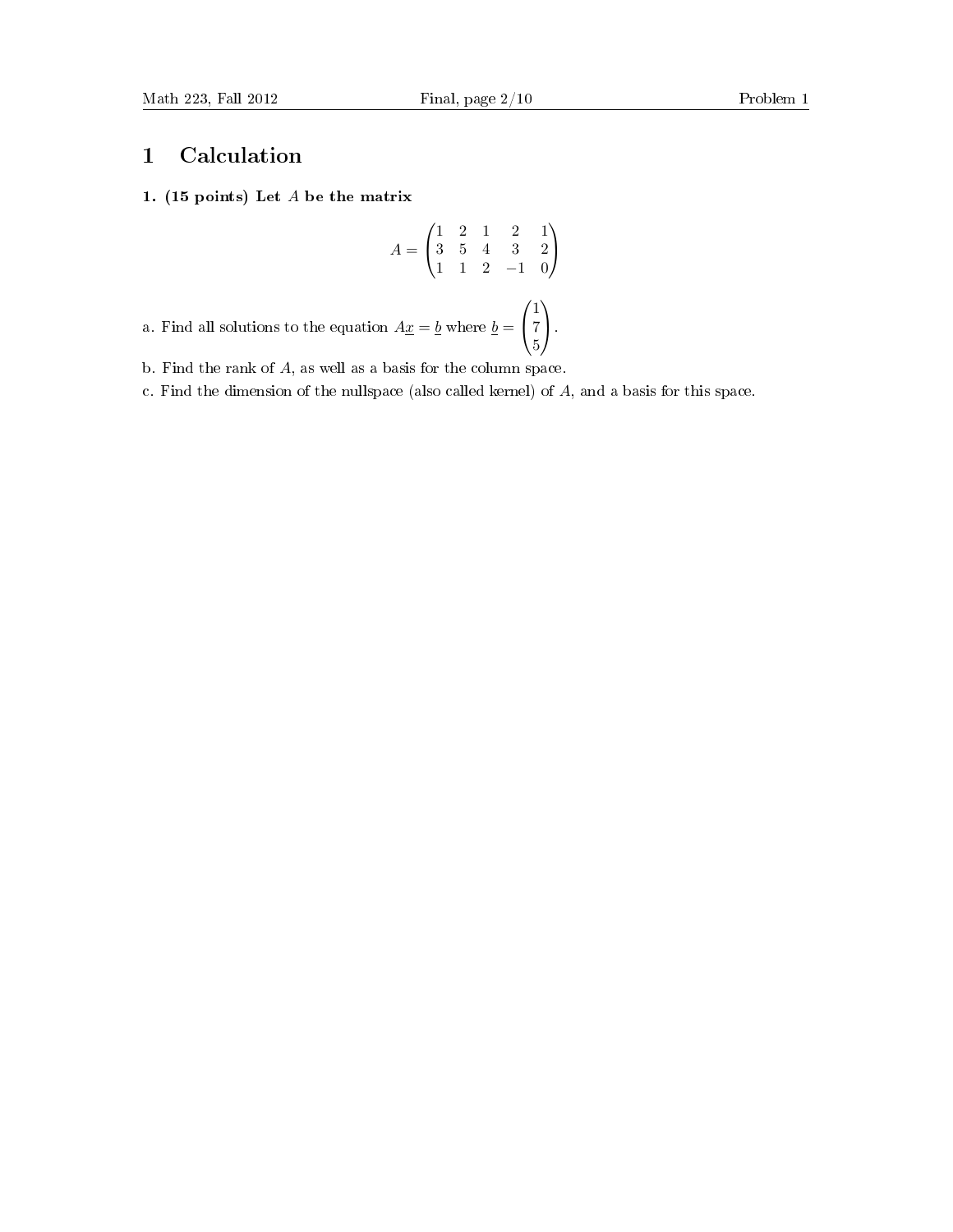2. (15 points) Find the eigenvalues and an orthonormal basis of eigenvectors for the following matrix:  $\overline{\phantom{a}}$  $\overline{6}$ 

$$
B = \begin{pmatrix} 5 & 4 & 2 \\ 4 & 5 & 2 \\ 2 & 2 & 2 \end{pmatrix}
$$

You may use the fact that 10 is an eigenvalue.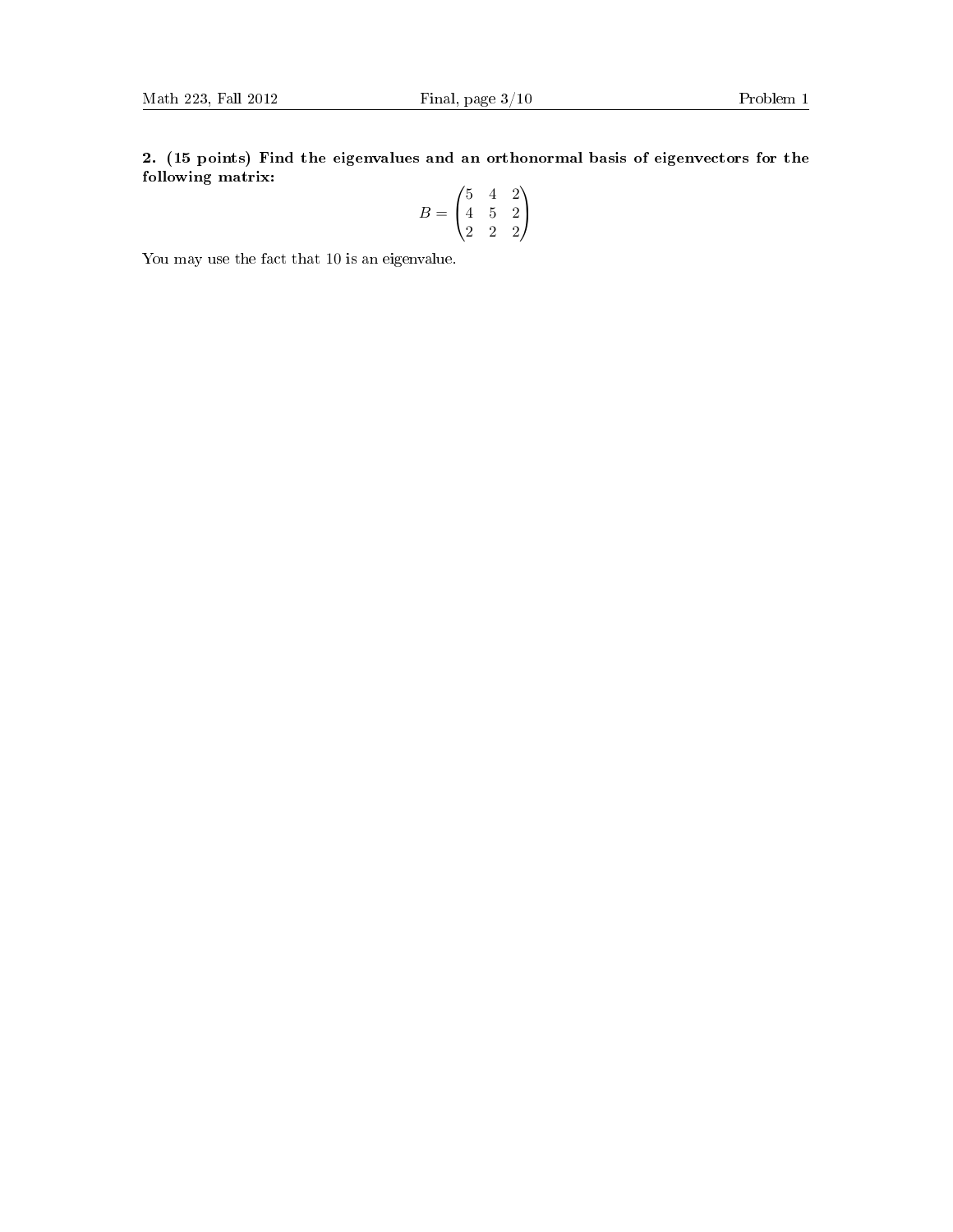- 3. (10 points) Let  $\underline{v} = (1,1,1) \in \mathbb{R}^3$ . Equip  $\mathbb{R}^3$  with its standard inner product.
- a. Find a basis for the orthogonal complement  $\underline{v}^{\perp}$ .
- b. Find the matrix (with respect to the standard basis) of the orthogonal projection onto  $Span(\underline{v})$ .

4. (5 points) For which complex numbers  $z$  is the following matrix invertible:

$$
\begin{pmatrix}\n1 & i & 0 \\
2 & (1+i) & z \\
2i & z & (1+i)\n\end{pmatrix}
$$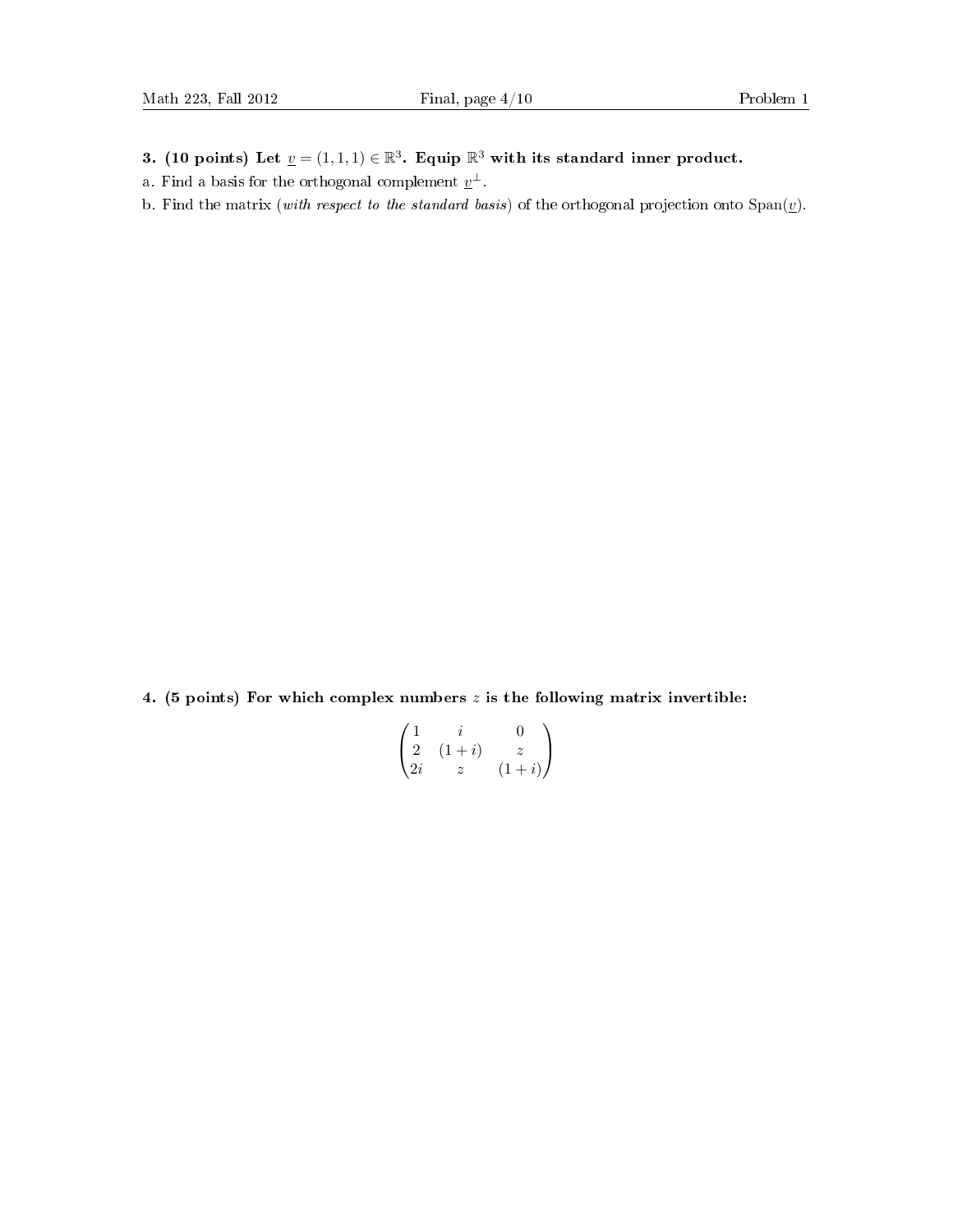### 2 Definition

1. (3 points) Let  $U, V$  be vector spaces. Define "T is a linear map from U to V" (3 points)

2. (3 points) Let W be another vector space and let  $T: U \to V$ ,  $S: V \to W$  be linear maps. Show that their composition  $ST: U \to W$  is a linear map as well.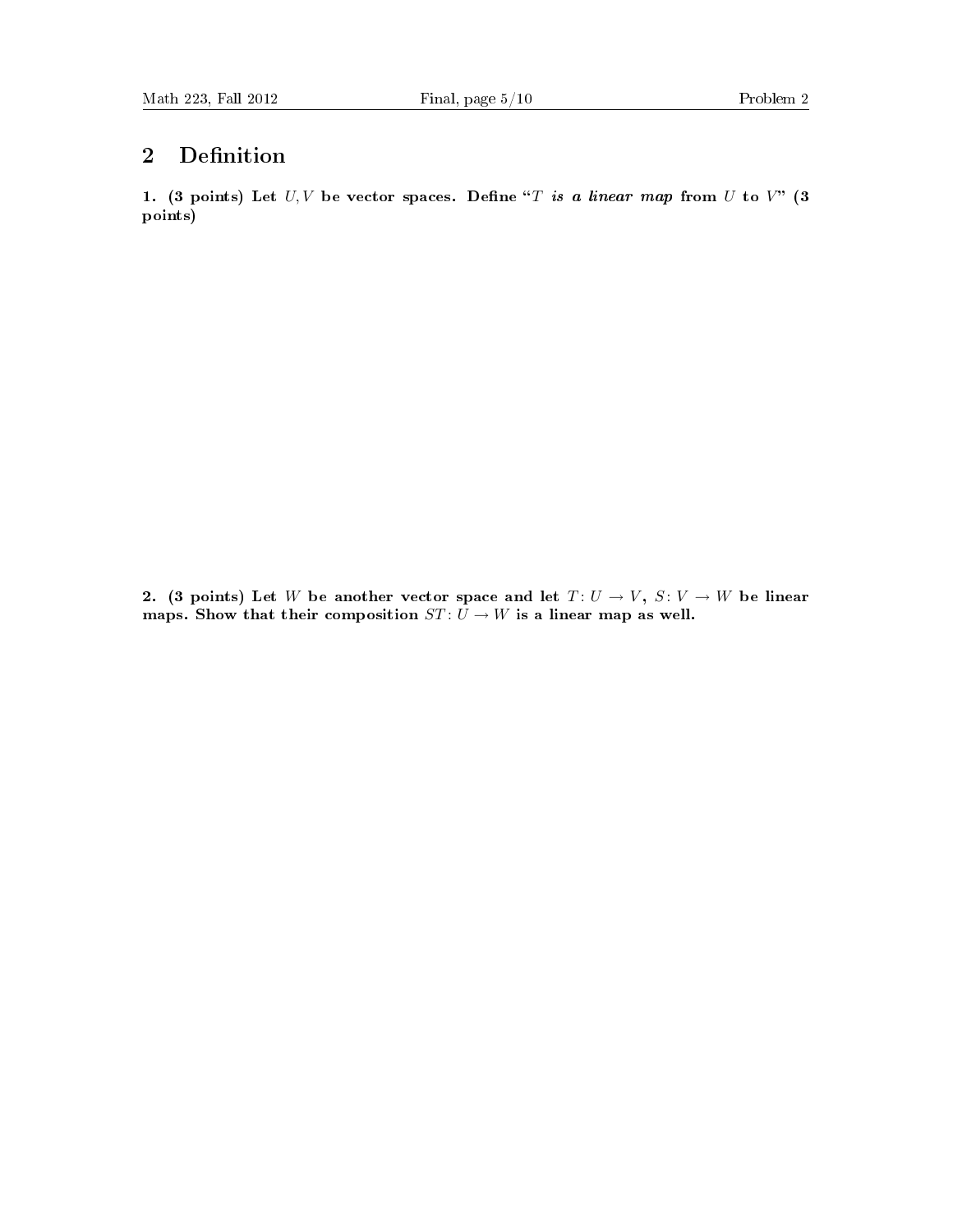c. (9 points) For each function decide (with proof) whether it is a linear map between the given spaces.

 $f_1: \mathbb{R} \to \mathbb{R}$  given by  $f_1(x) = x + 1$ 

 $f_2: M_n(\mathbb{R}) \to M_n(\mathbb{R})$  given by  $f_2(X) = AXB$  for some fixed  $A, B \in M_n(\mathbb{R})$ .

 $f_3\colon M_2(\mathbb{R})\to \mathbb{R}$  given by  $f_3(X)=\det(A+X)-\det(A-X)$  where  $A\in M_2(\mathbb{R})$  is a fixed matrix.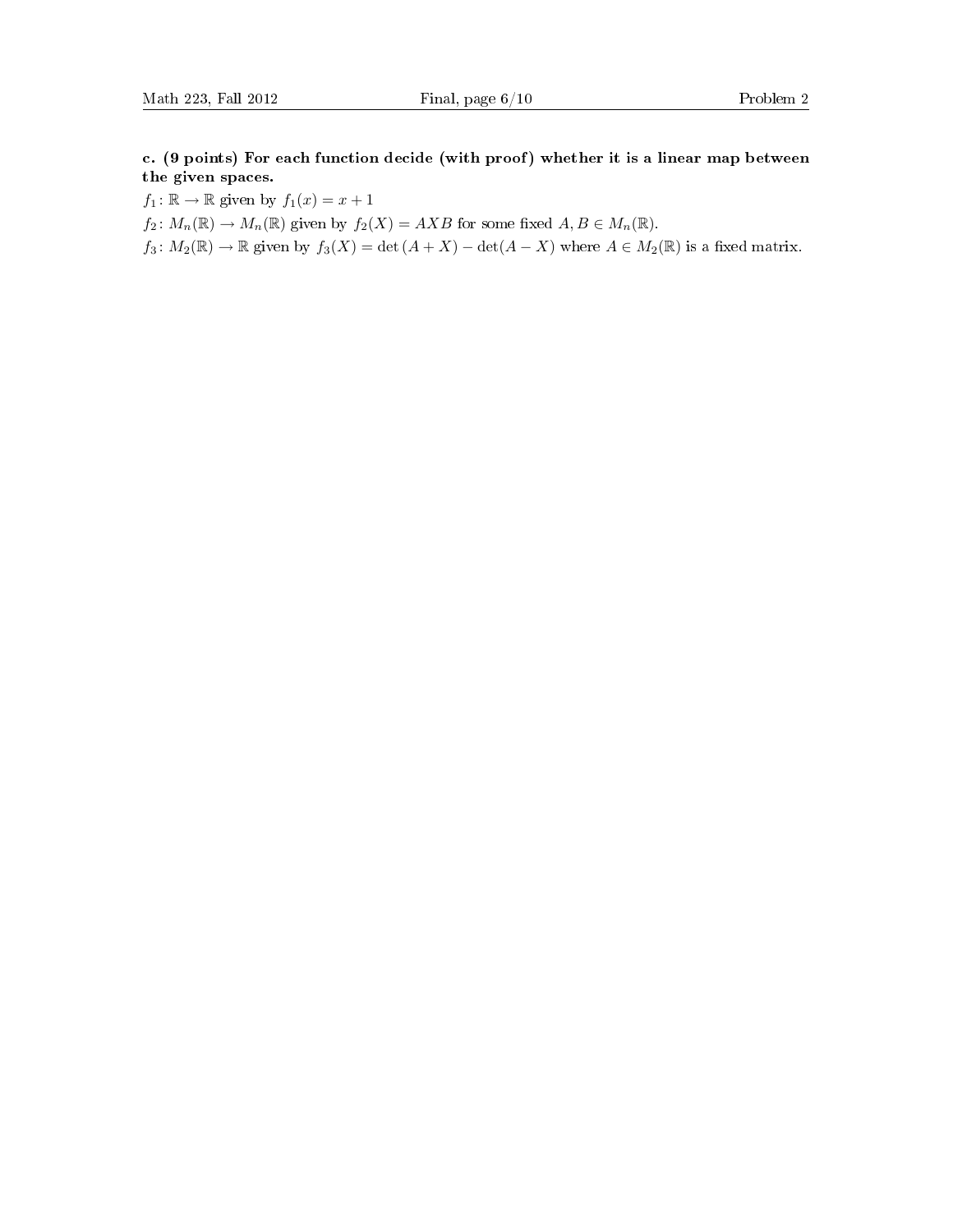### 3 Problems

1. (7 points) Let  $V$  be a vector space, and let  $\underline{v}_1, \underline{v}_2, \underline{v}_3 \in V$  be three linearly independent vectors in V. Show that the vectors  $\underline{v}_1 + \underline{v}_2$ ,  $\underline{v}_1 - \underline{v}_2$ ,  $\underline{v}_1 + \underline{v}_2 + \underline{v}_3$  are linearly independent.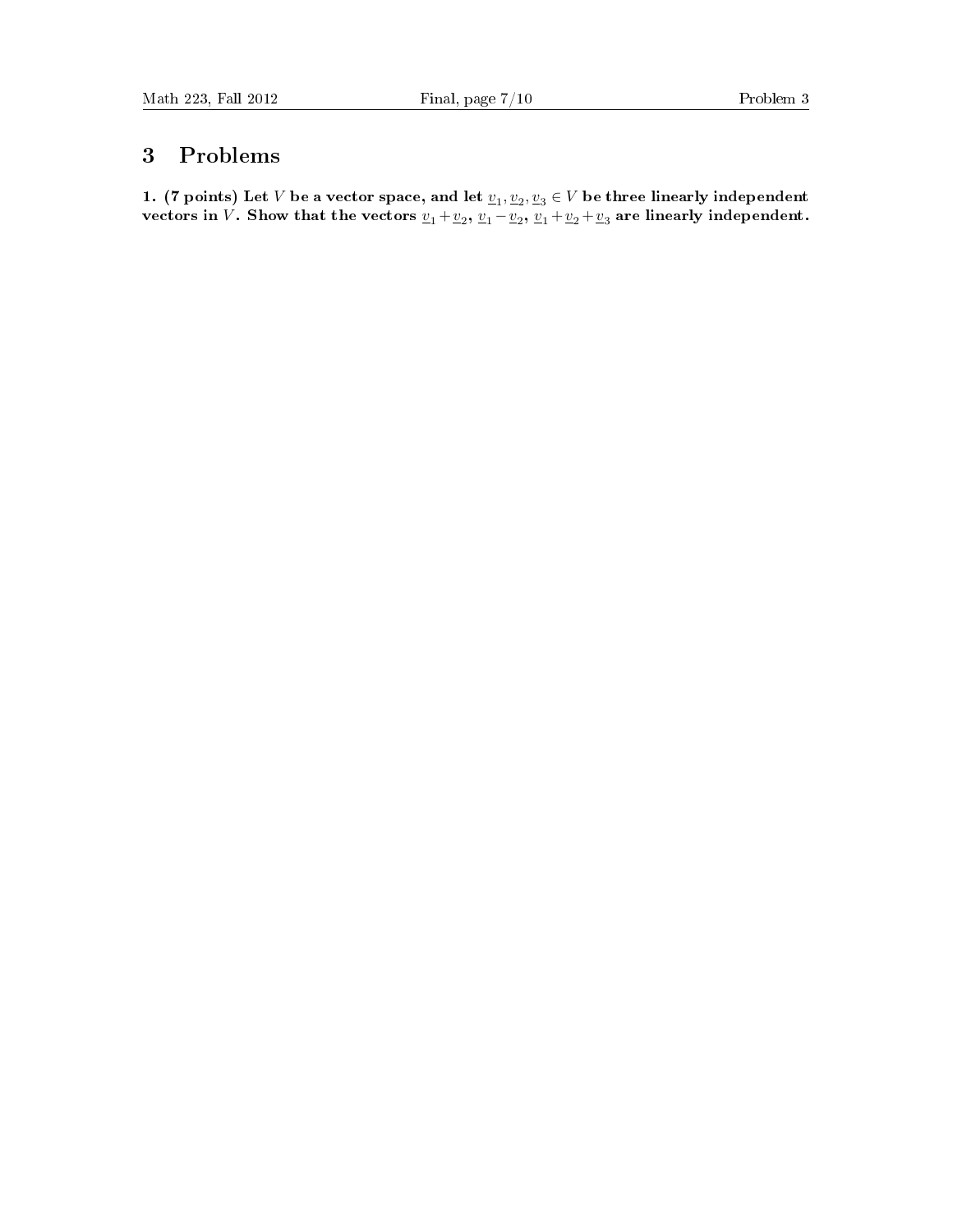2. (9 points) Let $V_n$  be the space of polynomials of degree less than n, and let  $T \in \text{End}(V_n)$ be the map  $(Tp)(x) = (x+1)p'(x)$ . (For example,  $(x^2-2x+5) \in V_3$  and  $T(x^2-2x+5) =$  $2x^2 - 2$ .

a. Find the matrix of T in a basis of  $V_n$  (specify which basis you are using). You may wish to analyze small values of  $n$  first.

b. Find the eigenvalues of  $T$ . Is it diagonalizable?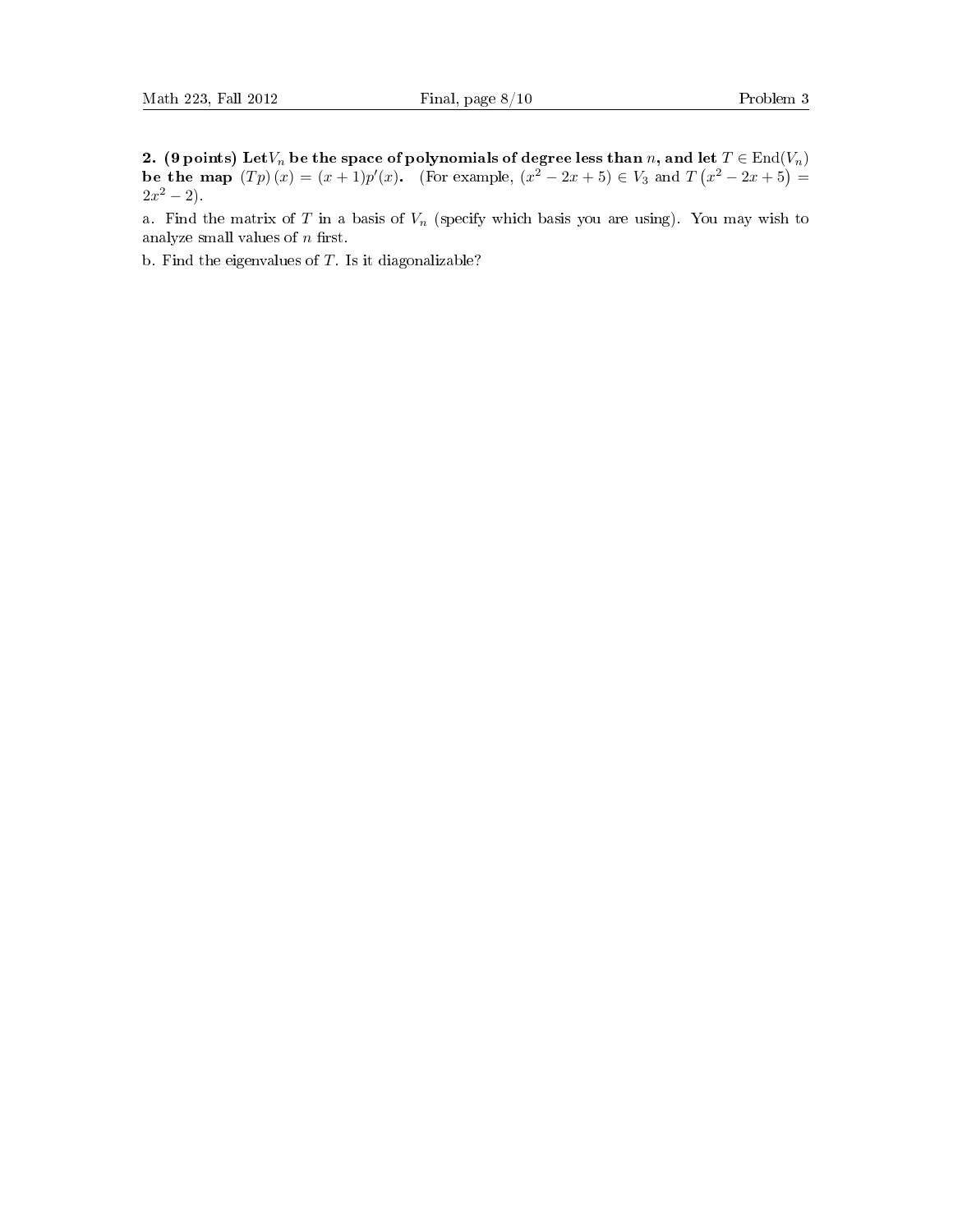#### 3. (9 points) For each of the following three possibilities either exhibit a square matrix A satisfying the inequality or show that no such matrix exists.

- 1.  $\text{rank}(A^2) > \text{rank}(A);$
- 2.  $\text{rank}(A^2) = \text{rank}(A);$
- 3. rank $(A^2)$  < rank $(A)$ .